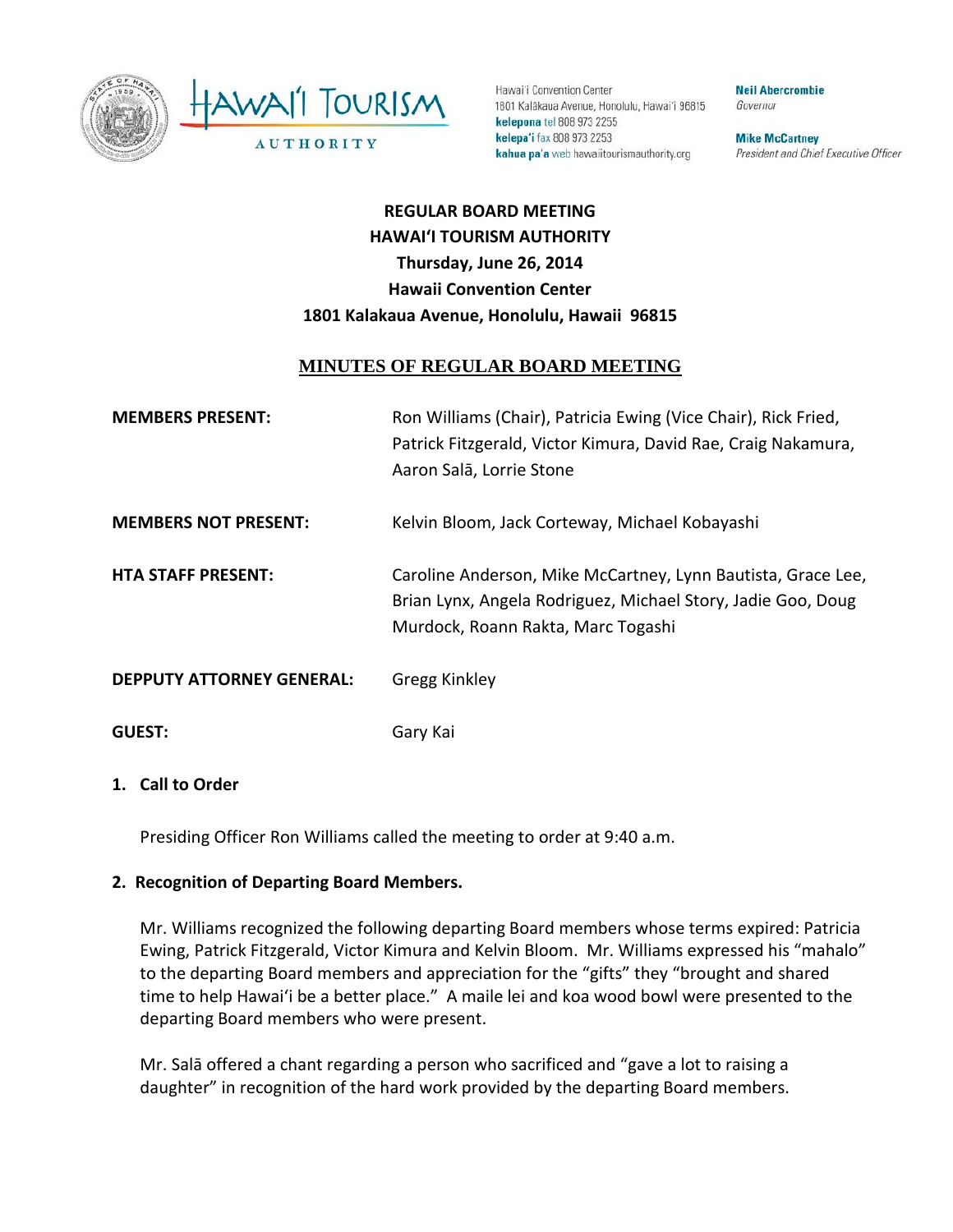Mr. McCartney also expressed HTA's appreciation to the departing Board members "from the bottom of our hearts;" for their constructive criticism; and, for not making "your business first, but to make Hawai'i first."

Ms. Ewing stated, "great work has been done and glad that it will be continued," and that "there were challenging times but there were great rewards." Mr. Kimura stated that he "hope that going forward, HTA will continue the stewardship of what was good for Hawai'i" and to "always do it pono."

## **3. Approval of Minutes of Prior Board Meetings**

Mr. Salā moved to approve the minutes of the regular board meeting conducted on May 29, 2014. Ms. Ewing seconded the motion, which was unanimously approved by all the board members present and without any revisions or reservations.

# **4. Report of the Chief Executive Officer Relating to the Implementation of the State Tourism Strategic Plan Initiatives and/or Staffs' Current Assessments of the Major Market Areas**

It was noted that a written CEO Report dated June 26, 2014 was in a board folder containing documents related to the various items on the agenda for this board meeting. The board folder was previously made available to the Board members online and offered at the meeting for discussion and questions or comments. The CEO Report included the Marketing Reports from the marketing contractors in each MMA for May 2014 that discussed "Market Intelligence," "Key Initiatives for the Month," and "Coming Attractions"; the HTA staff report on implementing the Legislative Auditor's findings and recommendations; and, a listing of contracts executed by the HTA.

Mr. McCartney introduced Gary Kai, who is the Executive Director of the Hawai'i Business Round Table ("HBRT"). Mr. Kai provided a PowerPoint presentation to the Board and noted that based on the inventory of hotel rooms, the visitor industry may not grow tremendously; and, that new growth will be coming from the "tech sector" through partnerships within the business, government and education communities. He discussed his belief on how we can create a new economic environment for Hawai'i based on his meetings and subsequent knowledge gained from "innovation" leaders in San Diego. The lessons learned from San Diego were that we should "focus on University driven research and innovation"; "support cluster development"; and, to "partner and protect." He discussed a "new vision for Hawai'i" that focused on the assets or "raw materials" offered by "University research and education," such as astronomy/aerospace, ocean sciences, health sciences and wellness, information and data analytics, and sustainability of energy, water, food and climate. He noted that HTA's strategic plan is consistent with the University's research activities.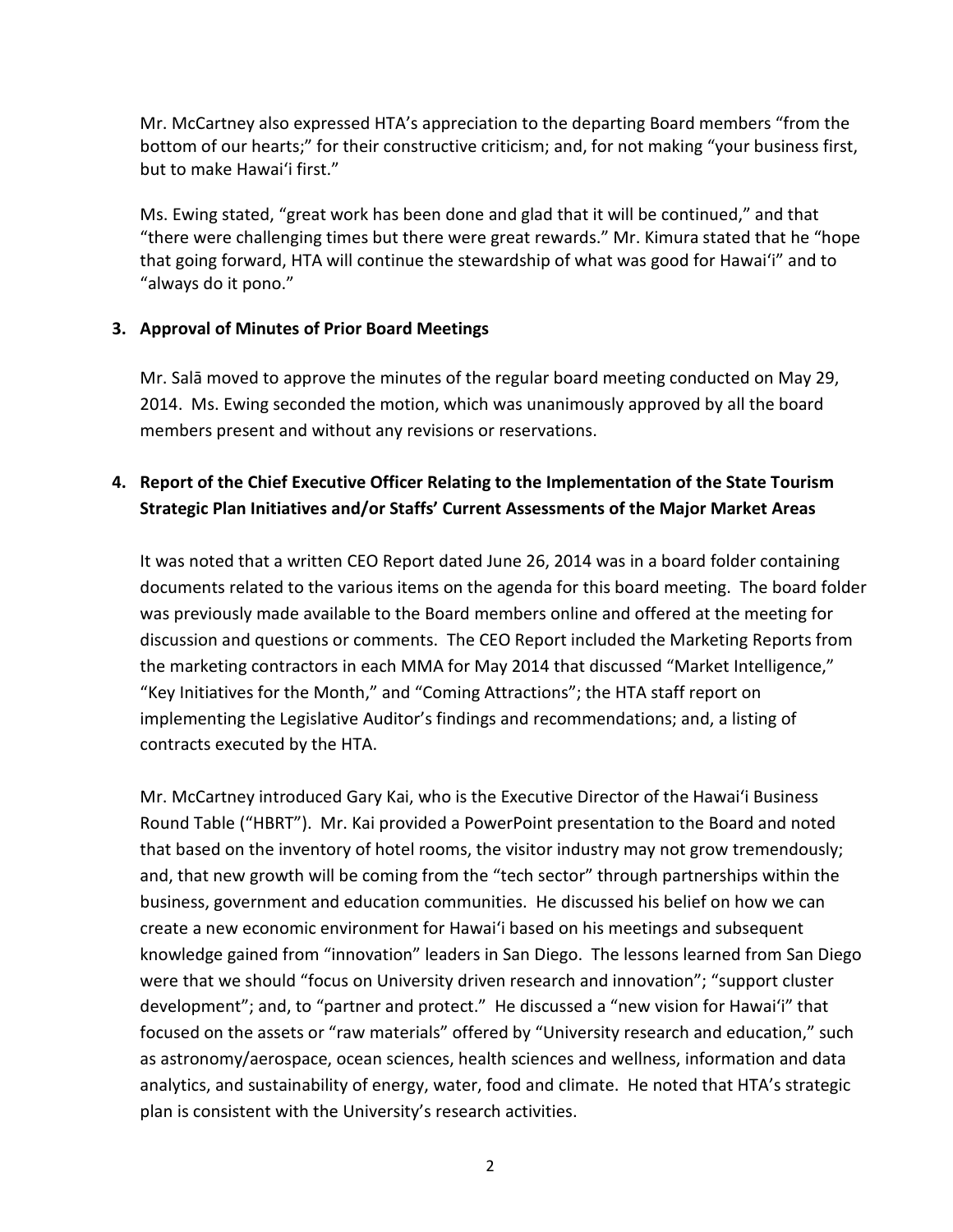Mr. Kai discussed the collaborative approach being used in San Diego through the following four economies that make the San Diego region one of the most diverse and dynamic economies in the country: tourism, research, military, and local business. Similarly, Mr. Kai offered a similar collaborative approach for Hawai'i through the collaboration of Hawai'i's tourism, University research, military and local businesses. He noted that the Advanced Maui Optical and Space Surveillance technology conference being held in Hawai'i in September could be a vehicle for Hawai'i's economies to work together. The conference will focus on "space junk" and will bring in visitors from around the world that will focus on scientific research, which would promote Hawai'i's research community.

Mr. Kai continued his presentation by discussing the development of a "Hawai'i Innovation Assets Report," which would be developed with "partners" from business and government. The next steps towards developing a collaborative approach in Hawai'i include the following: complete the Inventory of Research and Innovation Assets in Hawai'i and identify the magnitude of Hawai'i's research and innovation economy; convene a "board" from community based groups to support the research and innovation economy; identify "tech and innovation clusters"; broaden community support of the research and education sector; and, partner with the business community to build for the future and educate the community. Mr. Kai stated "we have so many research clusters already and we just need to make sure that we work together." Mr. McCartney added, "We need to work together to get something done and not just talking and meeting." We can begin by working with the "MAC" and its federal military and civilian community.

Mr. Williams asked what is the "glue" that helps bring together the tourism industry, the Hawai'i businesses, and the military. Mr. Kai responded by noting San Diego's establishment of "Connect," which is an entity consisting of business and government leaders, and an individual who can work hard on bring groups together. He added that our students and tourism employees must be taught and learn about how the tourism, business and MAC "sectors work together."

Mr. McCartney continued his presentation of the CEO Report by noting the possible veto on a bill allowing HTA to "write its own checks." In regards to Turtle Bay, HTA is meeting the Attorney General to begin the process of acquiring the easement and issuing the bond, including the hiring of a bond counsel. He concluded his presentation by noting that a "draft strategic plan will be finalized at the committee level."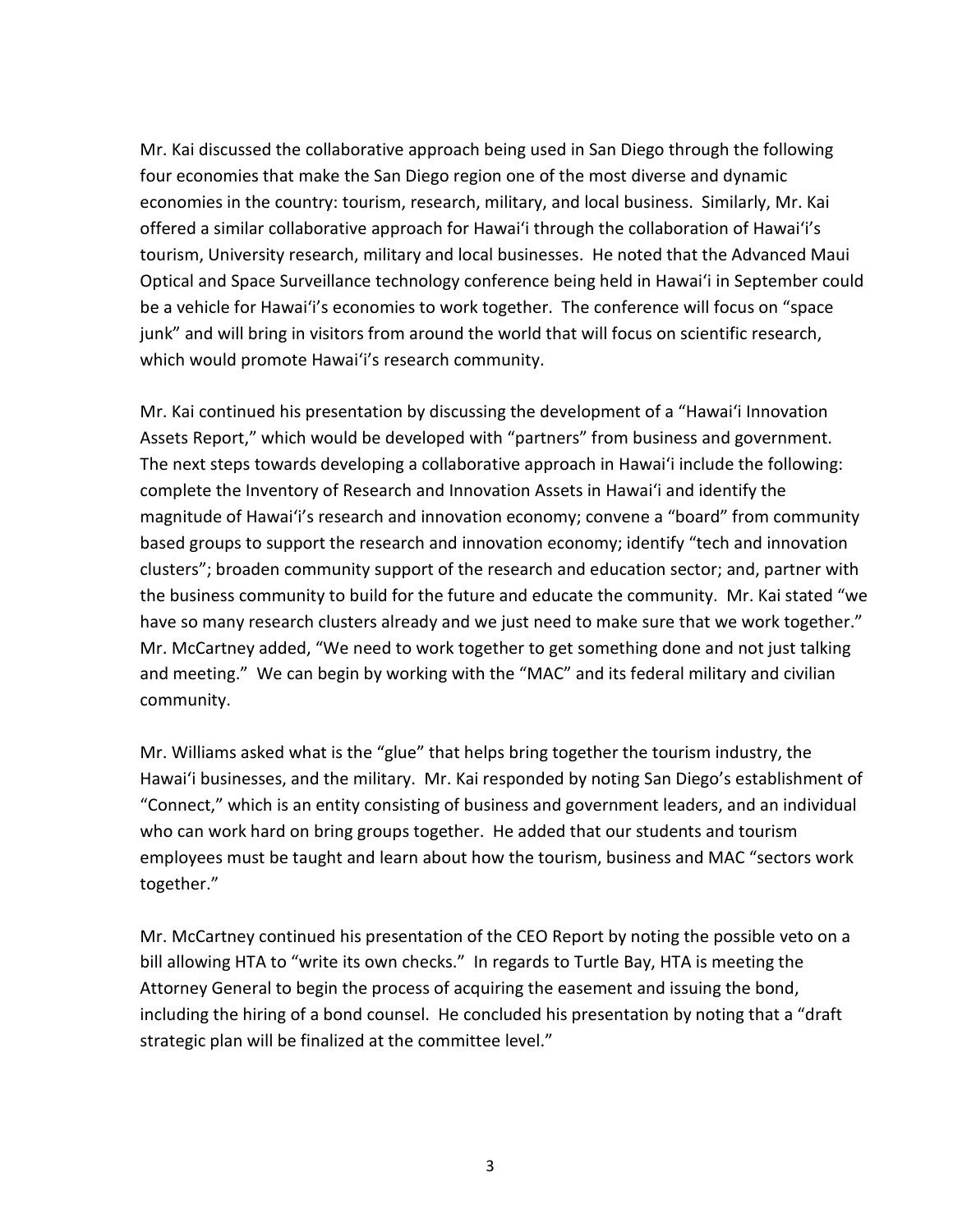#### **5. Review of Recent and Upcoming Permitted Interactions**

Upon request by Mr. Williams, no Board member reported on any recent or upcoming permitted interaction.

#### **6. Presentation and Discussion on Visitor Statistics**

Mr. McCartney reported the current visitor statistics have not been finalized yet because we want to confirm current data. He discussed the following topics of what he presents at community meetings that focuses on moving forward and the need to improve sales and airlift: the purpose of tourism is to provide jobs, access to the world, and to provide Hawai'i with a sense of purpose; visitor arrival capacity at the airports is challenging because airlines routing are occurring all at "one time"; visitor spending on each island; the total visitor accommodation units by type and noting that less than half of the units are hotel rooms; tax revenues contributed by visitors; and, competing destinations are copying Hawai'i. The next steps for Hawai'i's tourism industry is to recognize it is a "new world and we need to work together." We need to "invest in the destination" and "diversity." He distributed the following handouts to the Board entitled "By Island Arrival Analysis" and "By Island Room Analysis."

Mr. Fitzgerald was present at this time.

## **7. Approval of HTA's Financial Reports**

Mr. Togashi reported that there were "no anomalies" presented in the financial statements as of April 30, 2014. Mr. Fitzgerald made a motion to approve the HTA financial reports as of April 30, 2014. Ms. Ewing seconded the motion, which was unanimously approved without objection or reservation.

At this time, Mr. Williams acknowledged the Mr. Fitzgerald's contributions to the HTA to help make Hawai'i a better place. Mr. Fitzgerald stated that the Board "cares with what it does" and to continue to act with "pono"-"if you do something right, things will work out."

## **8. Presentation, Discussion and Approval of HTA Brand Management Plan**

Mr. Story noted that the HTA's "Brand Management Plan 2015," updated June 20, 2014, was previously distributed to the Board and being presented at this time to solicit the Board's comments and approval. Mr. Story, Ms. Anderson and Ms. Rodriguez collaborated to provide an oral presentation summarizing the HTA Brand Management Plan by discussing the following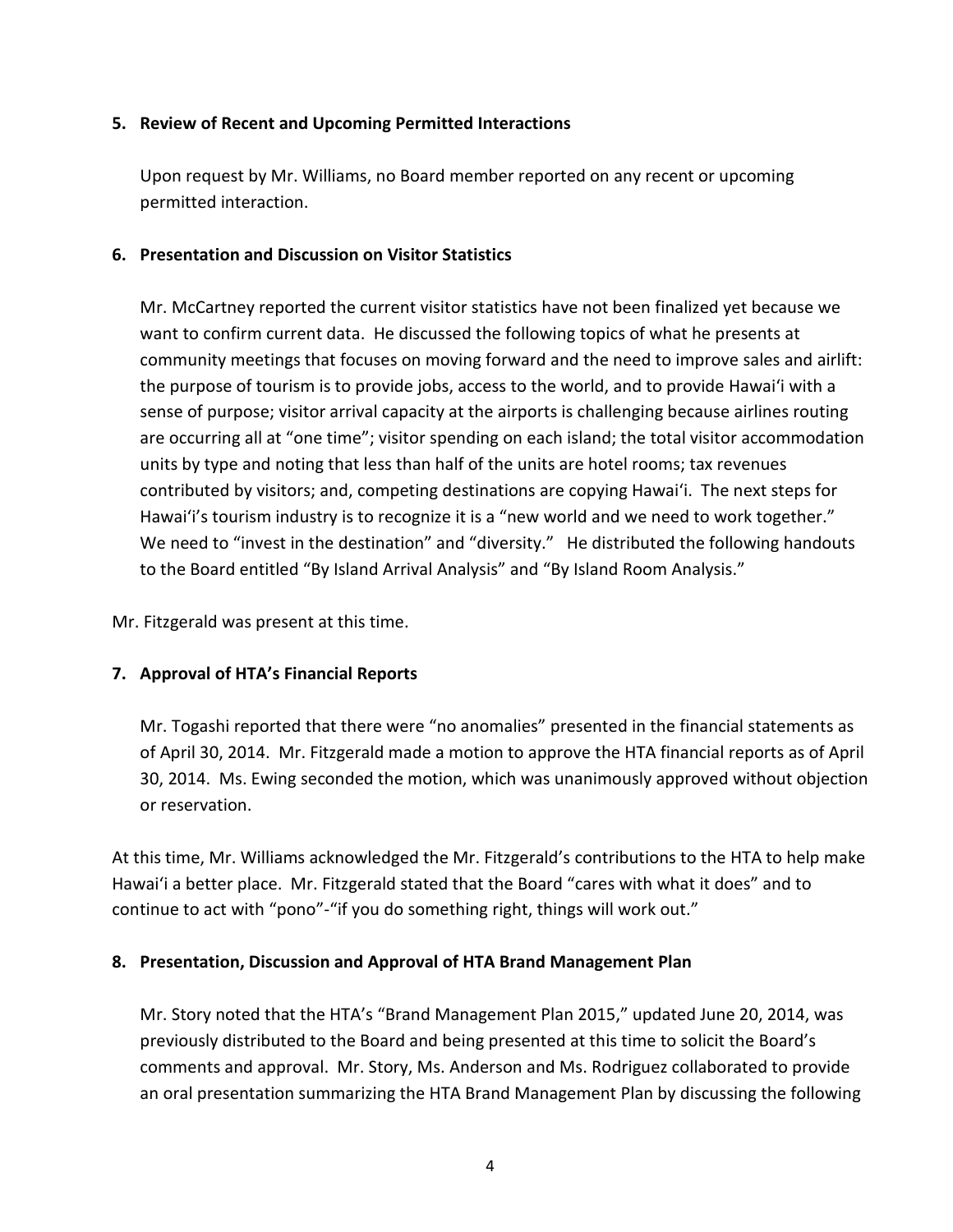topics stated in the Plan: overview and background of the strategic plan, including its guiding principles and assessment of the current state of the Hawaii brand; the Plan's execution strategy; the manner in which HTA will maintain its brand through the Hawaiian Culture Execution Plan, the Natural Resources Execution Plan, the Career Development Execution Plan, and the Safety & Security Program Execution Plan; the manner in which HTA will enhance the visitors' Hawai'i experience through the Product Enrichment Program Execution Plan, the Product Development Execution Plan, the Signature Events Execution Plan, and the Greetings Program (Kahea) Execution Plan; the manner in which the HTA will manage its brand through the Access Execution Plan, the Major Market Management Execution Plan, the Business Destination Management Plan, the Brand Development Projects Execution Plan, and the gohawaii.com Execution Plan; and, how tourism research and planning would be utilized under the Brand Management Plan through the Visitor Arrivals, Characteristics and Expenditures Execution Plan, the Data Dissemination Execution Plan, the Infrastructure Research Execution Plan, the Evaluation and Performance Measures Execution Plan, the Marketing Research Execution Plan, and the statewide Tourism Strategic Plan. During the discussion of each specific execution plan being utilized to implement the Brand Management Plan, Mr. Story, Ms. Anderson and Ms. Rodriguez stated the need for each of the execution plan and the outcomes that HTA would be looking for from each execution plan.

Mr. Story distributed a document entitled "HTA Execution Plan," which depicts HTA's key roles to "orchestrate the merging of marketing experiences"; to "communicate what differentiates Hawai'i from other destinations; and, to "make sure we accomplish this in an appropriate and sustainable manner, always having our people, place and culture in the front of our minds." He emphasized that the Brand Management Plan "is a living document" and one addition we plan to make in the coming month is the inclusion of the individual major market area contractors' Brand Management Plan, which was previously referred to as the Annual Tourism Marketing Plan.

Mr. Williams emphasized that the current Brand Management Plan is a "living document" and "can be adjusted as we move forward."

Mr. Kimura stated that the Plan needs "tangible measures," especially the evaluation of signature and product development events. Staff needs to do a "site visit" and visit each product development event. Mr. Kimura offered to provide his "notes" to Mr. McCartney regarding his evaluations. Mr. McCartney stated "staff needs to have actual experience in evaluations and not take observations of third parties."